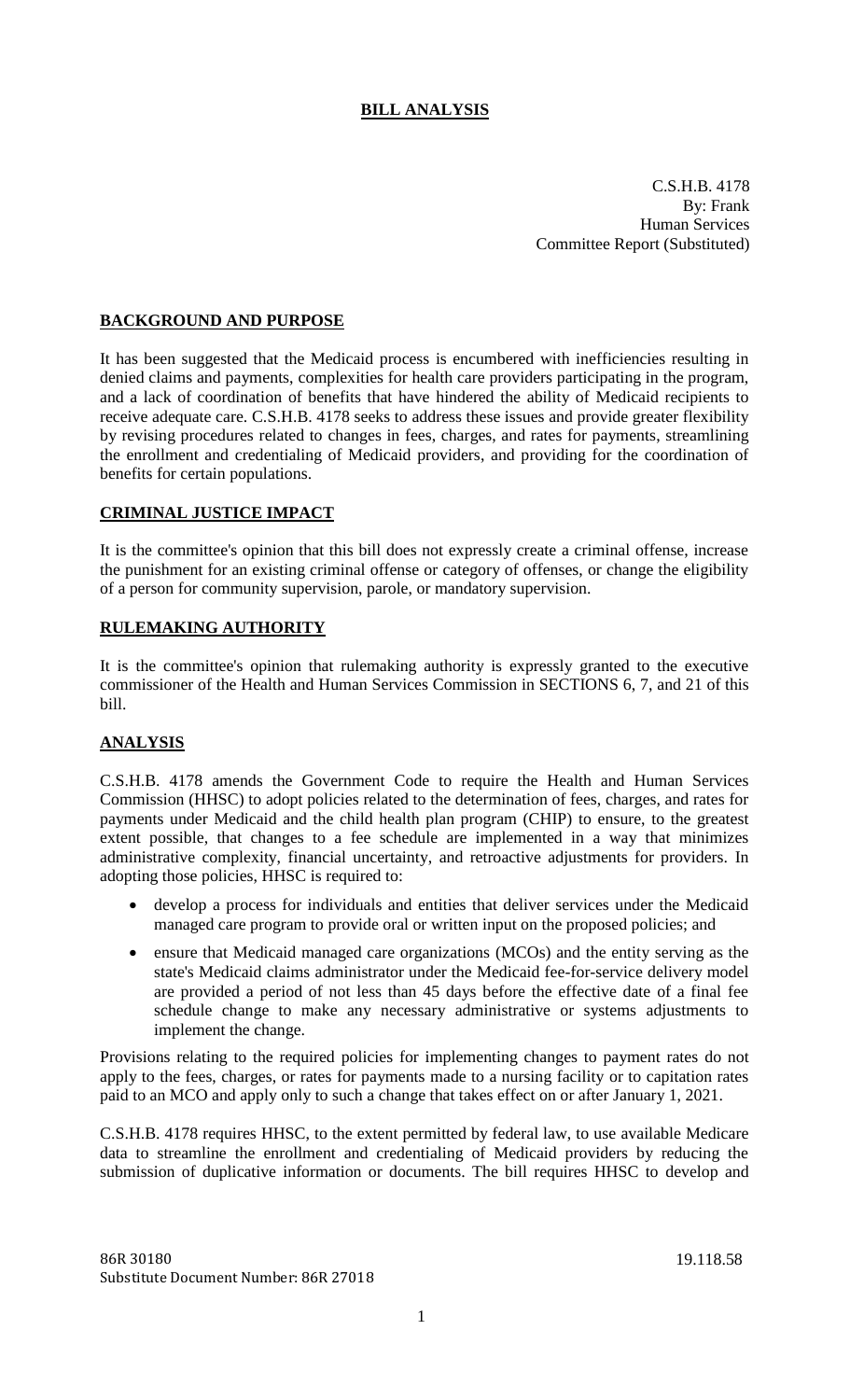implement a process to expedite the Medicaid provider enrollment process for a health care provider who is providing health care services through a single case agreement to a Medicaid recipient with primary insurance coverage and to use a provider's national provider identifier number to enroll the provider. The bill requires HHSC to:

- transition from using a state-issued provider identifier number to using only a national provider identifier number;
- implement, not later than September 1, 2020, a Medicaid provider management and enrollment system and, following that implementation, use only a national provider identifier number to enroll a provider in Medicaid; and
- implement, not later than September 1, 2023, a modernized claims processing system and, following that implementation, use only a national provider identifier number to process claims for and authorize Medicaid services.

C.S.H.B. 4178 specifies that, for purposes of the uniform fair hearing rules promulgated by the executive commissioner of HHSC for all Medicaid-funded services or programs, the required written notice to an individual of the individual's right to a hearing must contain a clear explanation of the adverse determination, in addition to the circumstances under which Medicaid is continued if a hearing is requested, and requires the notice to also contain a clear explanation of the fair hearing process, including the individual's ability to use an independent review process.

C.S.H.B. 4178 requires HHSC to ensure that notice sent by HHSC or a Medicaid MCO to a Medicaid recipient or provider regarding the denial of coverage or prior authorization for a service includes the following:

- information required by federal and state law and applicable regulations;
- for the recipient, a clear and easy-to-understand explanation of the reason for the denial; and
- for the provider, a clinical explanation of the reason for the denial, including certain required information, as applicable.

The bill requires HHSC or a Medicaid MCO that receives from a provider a coverage or prior authorization request that contains insufficient or inadequate documentation to approve the request to issue a notice to the provider and the Medicaid recipient on whose behalf the request was submitted. The bill sets out the required contents of the notice and requires that the notice be sent to the provider in a specified manner.

C.S.H.B. 4178 requires the executive commissioner of HHSC by rule to require each Medicaid MCO or other entity responsible for authorizing coverage for health care services under Medicaid to:

- ensure that the MCO or entity maintains on its website specified information in an easily searchable and accessible format, including information relating to the timelines and up-to-date coverage criteria for prior authorization requirements;
- adopt and maintain a process for a provider or Medicaid recipient to contact the MCO or entity to clarify prior authorization requirements or assist the provider or recipient in submitting a prior authorization request; and
- ensure that such a process is not arduous or overly burdensome to a provider or recipient.

C.S.H.B. 4178 requires HHSC to contract with a certified independent review organization to make review determinations with respect to:

• a Medicaid MCO's resolution of an internal appeal challenging a medical necessity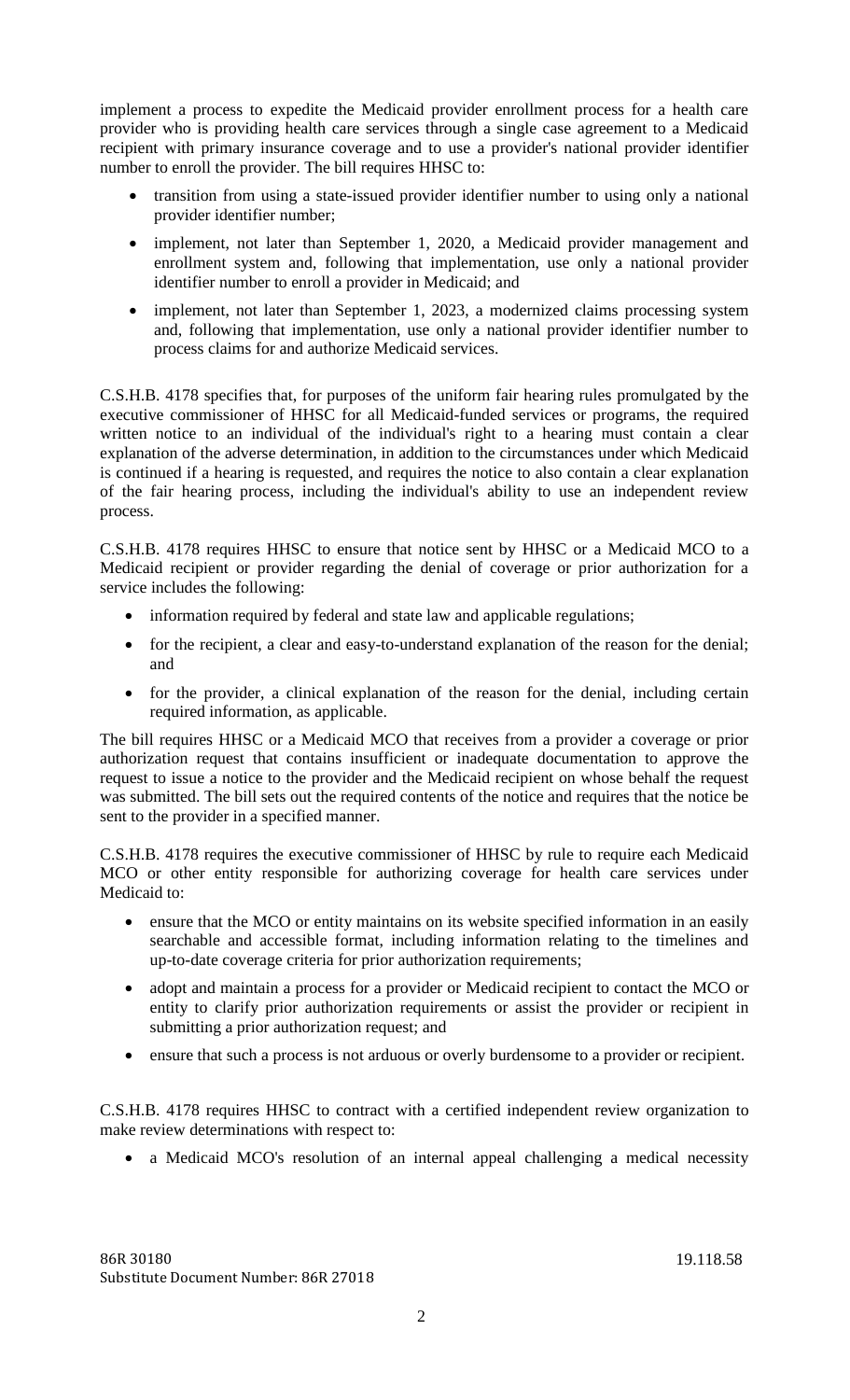determination;

- a denial by HHSC of eligibility for a Medicaid program on the basis of the Medicaid recipient's or applicant's medical and functional needs; and
- an action, as defined by federal law, by HHSC based on the recipient's medical and functional needs.

The bill requires the executive commissioner by rule to determine the manner in which an independent review organization is to settle the disputes, when an organization may be accessed in the appeals process, and the recourse available after the organization makes a review determination. The bill requires HHSC to ensure that such a contract does the following:

- requires an independent review organization to make a review determination in a timely manner;
- provides procedures to protect the confidentiality of medical records transmitted to the organization for use in conducting an independent review;
- sets minimum qualifications for and requires the independence of each physician or other health care provider making a review determination on behalf of the organization;
- specifies the procedures to be used by the organization in making review determinations;
- requires the timely notice to a recipient of the results of an independent review, including the clinical basis for the review determination;
- requires that the organization report certain aggregate information to HHSC in the specified form and manner and at the times prescribed by HHSC; and
- requires that, in addition to the required aggregate information, the organization include in the report the required information categorized by MCO.

The bill requires an independent review organization with which HHSC contracts to do the following:

- obtain all information relating to the dispute at issue from the Medicaid MCO or HHSC, as applicable, and the provider in accordance with time frames prescribed by HHSC;
- assign a physician or other health care provider with appropriate expertise as a reviewer to make a review determination;
- perform a check for each review to ensure that the organization and the physician or other health care provider assigned to make a review determination do not have a conflict of interest, as defined in the contract entered into between HHSC and the organization;
- communicate procedural rules, approved by HHSC, and other information regarding the appeals process to all parties; and
- render a timely review determination, as determined by HHSC.

C.S.H.B. 4178 requires HHSC to ensure that HHSC, the Medicaid MCO, the provider, and the Medicaid recipient involved in a dispute, as applicable, do not have a choice in the reviewer who is assigned to perform the review and, in selecting an independent review organization, to avoid conflicts of interest by considering and monitoring existing relationships between independent review organizations and Medicaid MCOs. The bill requires the executive commissioner to adopt rules necessary to implement these provisions.

C.S.H.B. 4178 requires the executive commissioner by rule to increase the prescribed maximum family income for determining eligibility for the Medicaid buy-in program for children with disabilities of a child who is eligible for the medically dependent children (MDCP) waiver program and is on the interest list for that program to the maximum family income amount allowable, considering available appropriations for that purpose. The bill requires HHSC, at the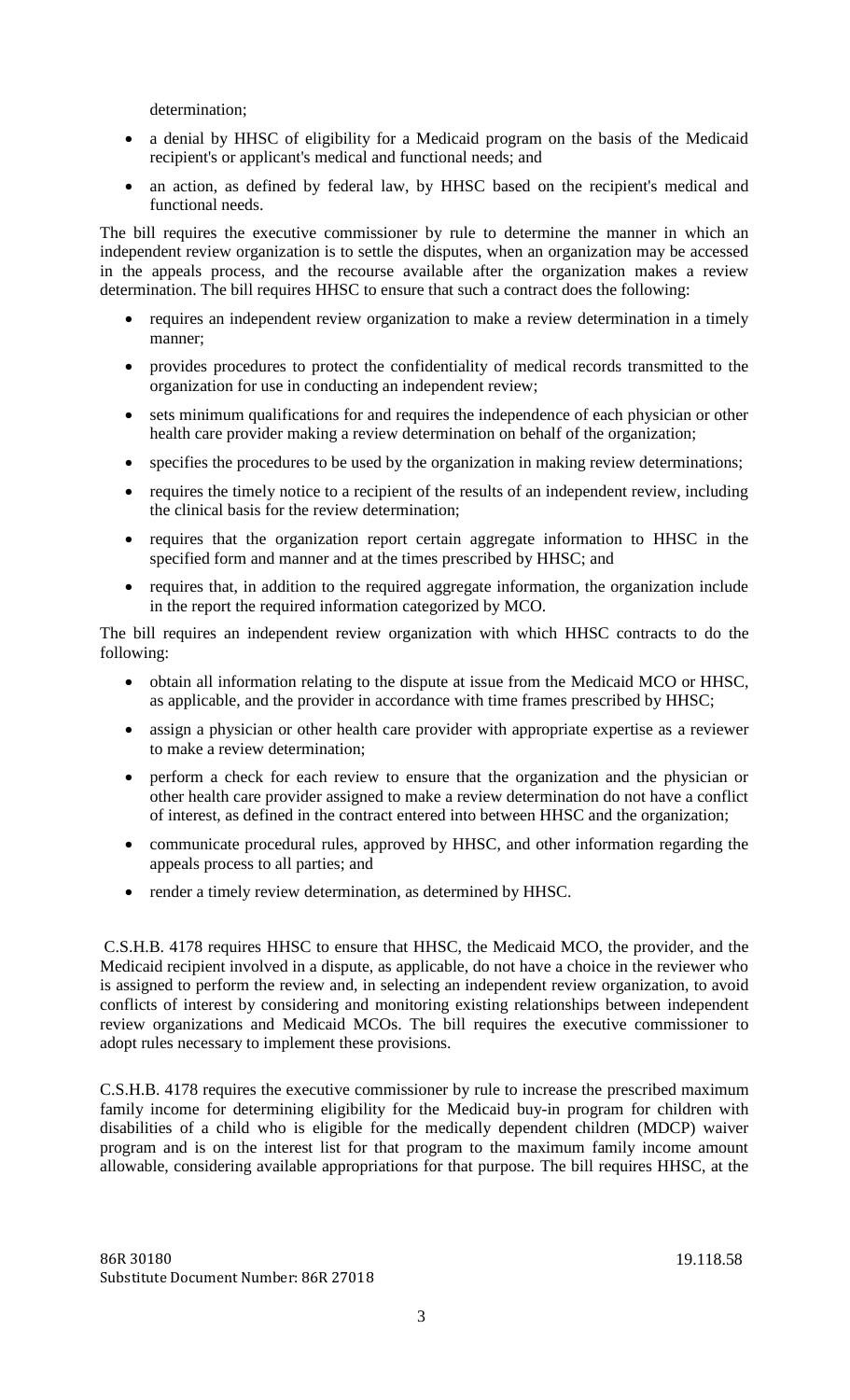request of a child's legally authorized representative, to conduct a disability determination assessment of the child to determine the child's eligibility for the Medicaid buy-in program and authorizes HHSC to seek a federal waiver to the state Medicaid plan under these provisions. The bill requires HHSC to develop and implement a process for adopting and amending policies applicable to Medicaid medical benefits under the Medicaid managed care delivery model and to seek input from the state Medicaid managed care advisory committee in developing and implementing the process. The bill requires HHSC to develop, implement, and publish on the HHSC website the process not later than December 31, 2019.

C.S.H.B 4178 requires HHSC, to the greatest extent possible, to consolidate policy manuals, handbooks, and other informational documents into one Medicaid medical benefits policy manual to clarify and provide guidance on the policies under the Medicaid managed care delivery model and to periodically update the manual to reflect policies adopted or amended using the process developed by HHSC. The bill requires HHSC, to the extent allowed by federal law, to streamline the annual reassessment for making a medical necessity determination for a recipient participating in the MDCP waiver program and requires the reassessment to focus on significant changes in function that may affect medical necessity. This requirement does not affect any rights of a recipient to appeal a reassessment determination through the internal appeal process of the Medicaid MCO or through the Medicaid fair hearing process and applies only to a reassessment of a child's eligibility for the MDCP waiver program made on or after December 1, 2019. The bill sets out certain other requirements for HHSC relating to the facilitation of those reassessments. The bill includes the impact on recipient health outcomes and continuity of care among the factors HHSC is required to consider in making a decision regarding the placement of a drug on each of the preferred drug lists adopted by HHSC.

C.S.H.B. 4178 revises the composition of the Drug Utilization Review Board by increasing from two to five the number of MCO representatives, no more than two of whom are voting members, that the board must include and requires at least one such member to be a physician and one such member be a pharmacist. The bill changes from one to not less than two the members of the board required to be consumer advocates who represent Medicaid recipients and requires at least one of these to be a nonvoting member. The bill replaces the prohibition against a voting board member from having a contractual relationship, ownership interest, or other conflict of interest with a pharmaceutical manufacturer or labeler or a certain other entity with a requirement that such a board member disclose any contractual relationship with those entities or a pharmacy benefit manager or a Medicaid MCO.

C.S.H.B. 4178 requires the STAR Kids Managed Care Advisory Committee established by the executive commissioner to advise HHSC on the operation of the STAR Kids managed care program and to make recommendations for improvements to that program. The bill establishes that the advisory committee is abolished and that requirement expires September 1, 2023. The bill sets out certain utilization review and prior authorization procedures, in addition to existing required contract provisions, for a contract between a Medicaid MCO and HHSC and provides for an annual review of prior authorization requirements and for reconsideration following adverse determinations on certain prior authorization requests.

C.S.H.B. 4178 requires HHSC, in consultation with Medicaid MCOs and the state Medicaid managed care advisory committee, to develop and implement a policy that ensures the coordinated and timely delivery to Medicaid recipients of Medicaid wrap-around benefits, defined as a Medicaid-covered service that is provided to such a recipient when the recipient has exceeded the primary health benefit plan coverage limit or when the service is not covered by the primary health benefit plan issuer. The bill sets out the factors HHSC is required to consider in developing and implementing the policy. The bill authorizes the executive commissioner to seek a waiver from the federal government as needed to address federal policies related to coordination of benefits, third-party liability, and provider enrollment relating to Medicaid wraparound benefits and to maximize federal financial participation for Medicaid recipients with both primary health benefit plan coverage and Medicaid coverage.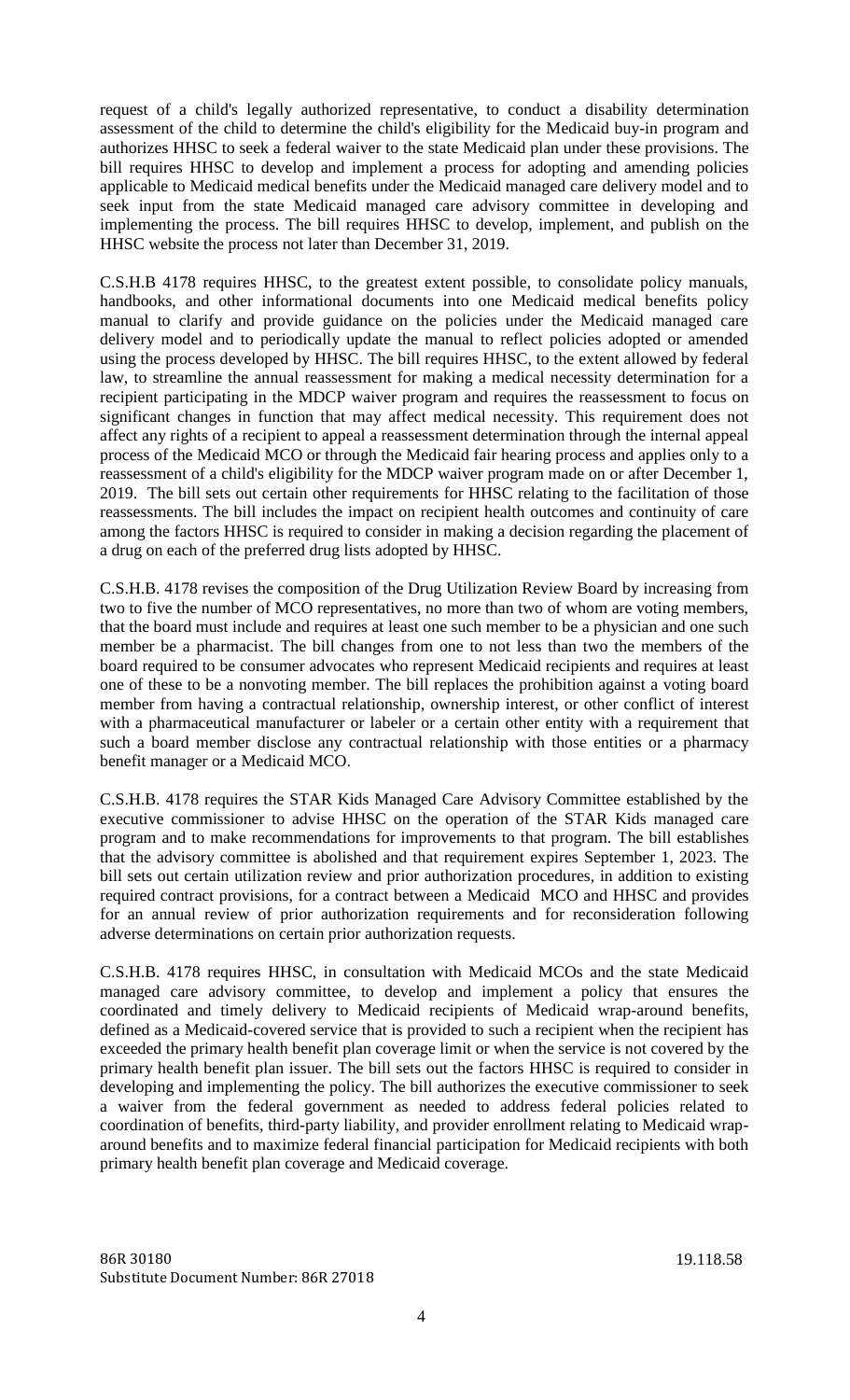C.S.H.B. 4178 requires HHSC to ensure that the Medicaid managed care eligibility files indicate whether a recipient has primary health benefit plan coverage or health insurance premium payment coverage and sets out the information related to primary health benefit plan coverage the files are authorized to include for a recipient who has that coverage.

C.S.H.B. 4178 requires HHSC, in consultation with Medicaid MCOs and the state Medicaid managed care advisory committee, to implement a policy that ensures the coordinated and timely delivery of Medicaid wrap-around benefits. The bill requires the policy to do the following:

- include a benefits equivalency crosswalk or other method for mapping equivalent benefits under Medicaid and Medicare; and
- in a manner that is consistent with federal and state law, require sharing of information concerning third-party sources of coverage and reimbursement.

C.S.H.B. 4178 requires HHSC to seek to amend contracts entered into with Medicaid MCOs under the Medicaid managed care program before the bill's effective date to include requirements under its provisions relating to utilization review and prior authorization procedures and the reconsideration of adverse determinations with regard to certain prior authorization requests.

C.S.H.B. 4178 amends the Health and Safety Code to make conforming changes.

### **EFFECTIVE DATE**

September 1, 2019.

#### **COMPARISON OF ORIGINAL AND SUBSTITUTE**

While C.S.H.B. 4178 may differ from the original in minor or nonsubstantive ways, the following summarizes the substantial differences between the introduced and committee substitute versions of the bill.

The substitute changes the requirement regarding the implementation of changes to fees, charges, and rates for payments under Medicaid and CHIP by requiring HHSC to adopt policies related to the determination of those fees, charges, and rates to ensure that changes to a fee schedule are implemented in a certain way. The substitute does not include provisions requiring the executive commissioner to establish an advisory committee to provide input regarding the implementation of those changes but includes provisions instead setting out requirements for the adoption of those policies. The substitute includes a provision excepting from these policies capitation rates paid to a Medicaid MCO.

The substitute makes certain revisions to provisions relating to the use of a national provider identifier number and to notice requirements regarding Medicaid coverage or prior authorization denial and incomplete requests. The substitute sets out provisions relating to the accessibility of information regarding Medicaid prior authorization requirements and to independent review organizations with regard to certain medical necessity review determinations.

The substitute includes different provisions relating to reassessments of children for the MDCP waiver program and relating to the membership of the Drug Utilization Review Board. The substitute includes provisions replacing the prohibition against a board member having a contractual relationship, ownership interest, or other conflict of interest with a pharmaceutical